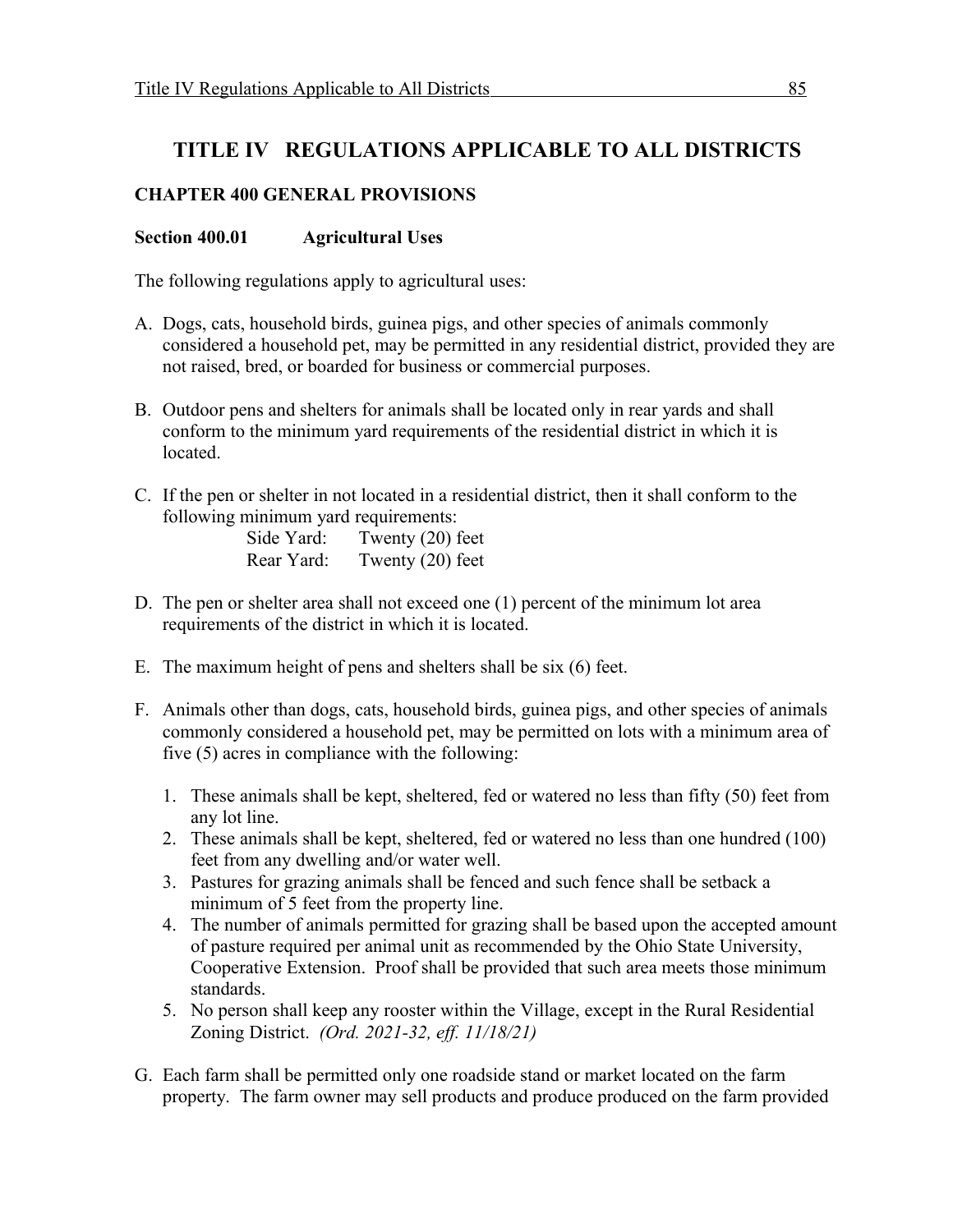that the roadside stand or market complies with the applicable regulations set forth in Chapter 410, Accessory Uses as well as the following:

- 1. Roadside stands in a front yard shall not exceed 500 square feet or 25% of the floor area of the principal building, whichever is less.
- 2. Location of roadside stands shall have adequate space for vehicles to park off of the road.
- 3. Signage shall comply with Requirements of Chapter 450.

# **Section 400.02 Conversion of Dwellings to More Units**

A residence may not be converted to accommodate an increased number of dwelling units unless:

- A. The minimum lot area and yard requirements for the zoning district can still be met.
- B. The minimum floor area per dwelling unit meets the requirements of Section 400.06.
- C. The conversion is in compliance will all other relevant codes and regulations.

# **Section 400.03 Garage and Yard Sales**

- A. No person(s) may conduct garage and/or yard sales of household or other goods, new or used, at any location in the Residential or Village Center Districts for more than nine (9) consecutive days or two (2) consecutive weekends.
- B. Such sales may not be held more than twice in any twelve-month period, and the time period between the last day of one sale and the first day of the next may not be less than eight weeks.
- C. Sales held by combined households will be considered one sale and the above restrictions will apply to all participants, regardless of a change of location within the Residential or Village Center Districts.

# **Section 400.04 General Regulation of Lots**

- A. No more than one principal building shall be located on any zoning lot, unless specifically permitted in these regulations.
- B. All lots shall have frontage on a dedicated public street or an approved private street built to the standards of the Subdivision Regulations.

# **Section 400.05 Height Regulations for Principal Buildings**

A. The height of all buildings in the Residential and Commercial Districts shall not exceed thirty-five (35) feet. The height of all buildings in the Light Industrial District shall not exceed forty (40) feet.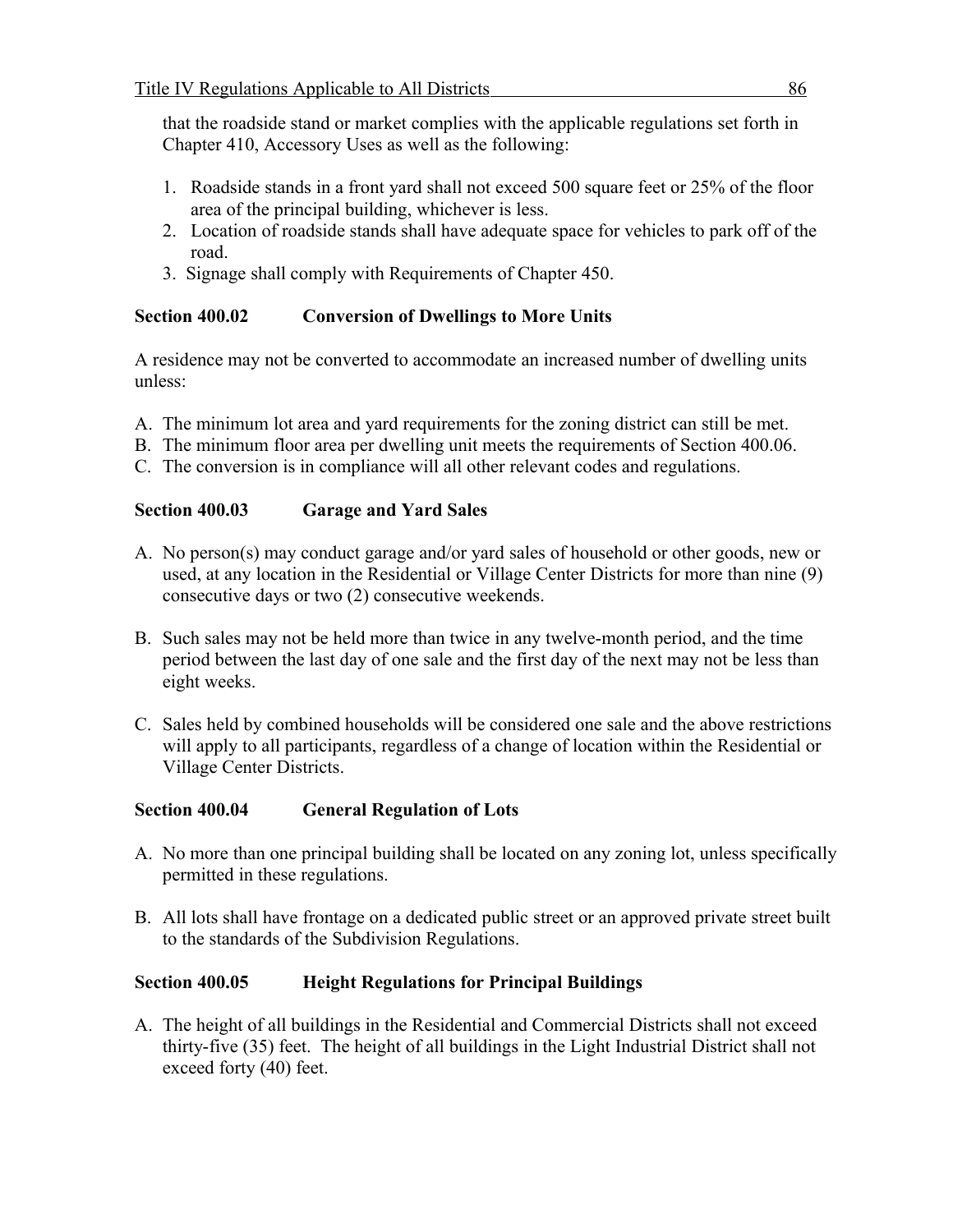B. Exceptions to Height Regulations:

Single-Family

The maximum height regulations do not apply to roof structures for the housing of elevators, stairways, tanks, ventilating fans or similar equipment required to operate and maintain the building; and fire or parapet walls, skylights, spires, belfries, cupolas, antennas, flagpoles, water tanks, chimneys smokestacks or similar structures. Such structures may exceed the height limit of the district provided:

- 1. Such structures shall not exceed the height limits by more than fifteen (15) feet.
- 2. Such structures shall not have an area greater than 25% of the roof area of the building.
- 3. Such structures shall be incidental to the main use of the building.
- 4. Radio, television and wireless antennas may be erected to any height and dimension, provided they do not become hazardous. Such antennas shall be the minimum size necessary to receive or transmit quality signals.
	- a. Owners of antenna structures more than 200 feet in height above ground level must notify the Federal Aviation Administration and register with the Federal Communications Commission.
	- b. Wireless Telecommunication Towers must follow the standards of Section 350. V. (4)

# **Section 400.06 Minimum Dwelling Unit Floor Area Requirements**

In order to ensure healthy living conditions, to prevent overcrowding, and to preserve neighborhood character, dwellings shall comply with the following minimum living area requirements:

| One story:                               | $1,000$ square feet                  |
|------------------------------------------|--------------------------------------|
| Two stories:                             | 1,300 square feet, with a minimum of |
|                                          | 800 s.f. on the first floor          |
| Two-Family, Per Unit                     |                                      |
| One story:                               | 900 square feet                      |
| Two stories:                             | 1,300 square feet, with a minimum of |
|                                          | 650 s.f. on the first floor          |
| <b>Apartments</b>                        |                                      |
| 1 bedroom:                               | 650 square feet                      |
| 2 bedroom:                               | 800 square feet                      |
| 3 bedroom:                               | $1,000$ square feet                  |
| Section 400.07<br><b>Prohibited Uses</b> |                                      |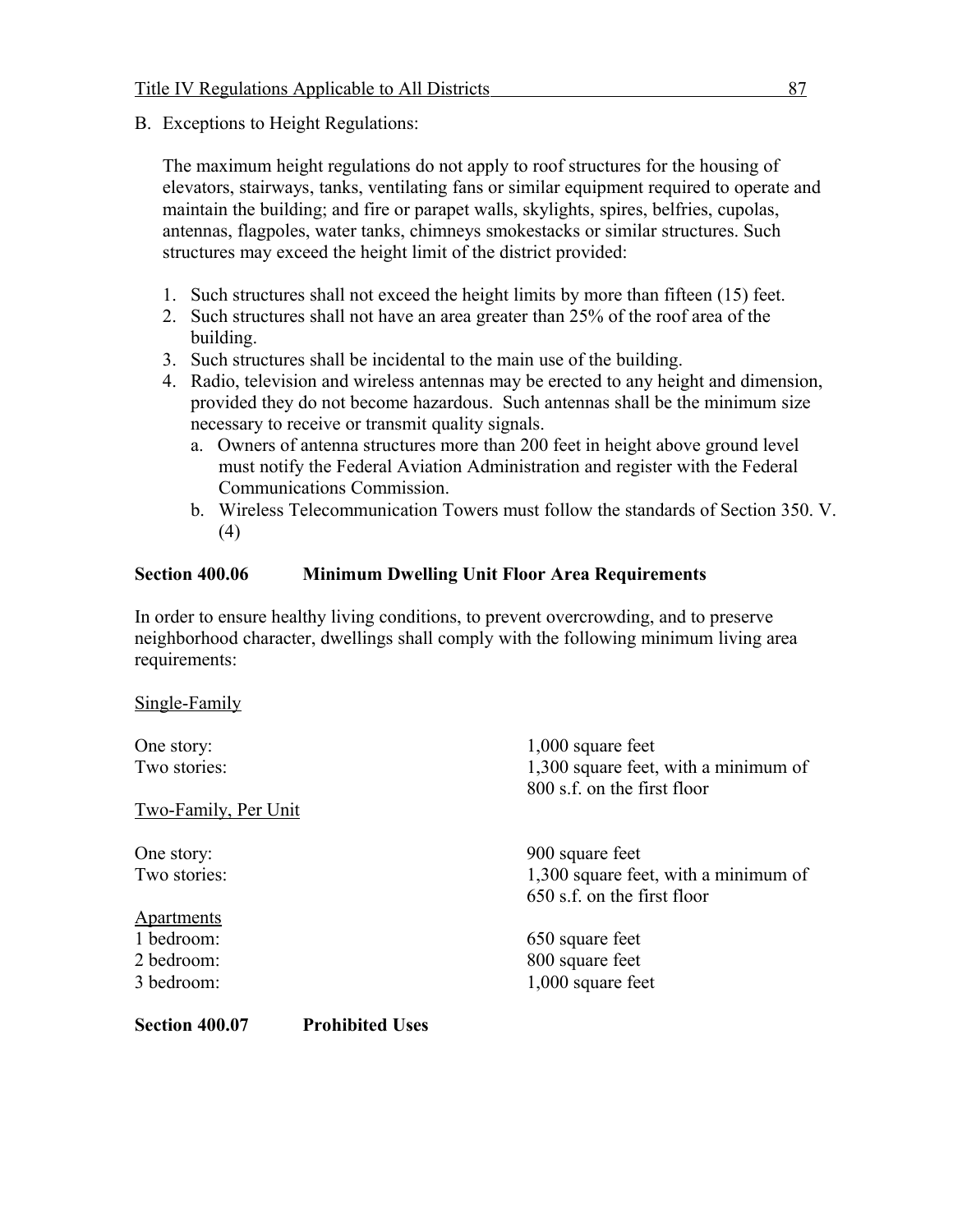A. No use shall be permitted or authorized to be established which, when conducted in compliance with the provisions of this Ordinance and any additional conditions and requirements prescribed, may be hazardous, noxious or offensive due to the emission

of odor, dust, smoke, fumes, cinders, gas, noise, vibration, electrical interference, refuse matters or water carried wastes, or which will interfere with adjacent landowners enjoyment of the use of their lands.

- B. The following uses are prohibited in Mantua Village:
	- 1. Storage, sale or manufacture of fireworks or any other explosive.
	- 2. Dumping, storing, burying reducing, disposing or burning of garbage, refuse, scrap metal, rubbish or dead animals, except as specifically permitted in Title III.
	- 3. Use of any vehicle as a dwelling unit.
	- 4. Junk motor vehicles, junk yards, auto graveyards or places for the collection of scrap metal, paper, rags, glass or junk for sale, salvage or storage purposes, except as specifically permitted in Title III.
	- 5. Uses which pollute streams or groundwater.

# **Section 400.08 Setback Requirements for Corner Lots**

- A. On a corner lot, the street address shall determine which yard is the front yard.
- B. On a corner lot, the designated front yard shall conform to the front yard setback requirements for the district. The other yard abutting a street is a side yard and shall conform to the side yard setback requirements for the district.

#### **Section 400.09 Temporary Facilities**

- A. Temporary construction facilities for use incidental to construction work may be permitted. All temporary construction facilities shall be removed upon completion of the construction work. Such facilities shall not be used for habitation.
- B. A mobile home is permitted to provide temporary housing for those persons who have been residing in a dwelling destroyed or damaged by a fire, flood, storm, or any similar event, or condemnation by a governmental body, so as to render the dwelling uninhabitable, subject to the following conditions:
	- 1. Such mobile home may be used for a period not to exceed one (1) year while the principal dwelling is being replaced, rebuilt or repaired.
	- 2. A zoning permit is required with an expiration date indicated on the permit.
	- 3. The mobile home shall be removed within ten (10) days after the damaged dwelling is fit for habitation or ten (10) days after the permit expires, which ever comes first.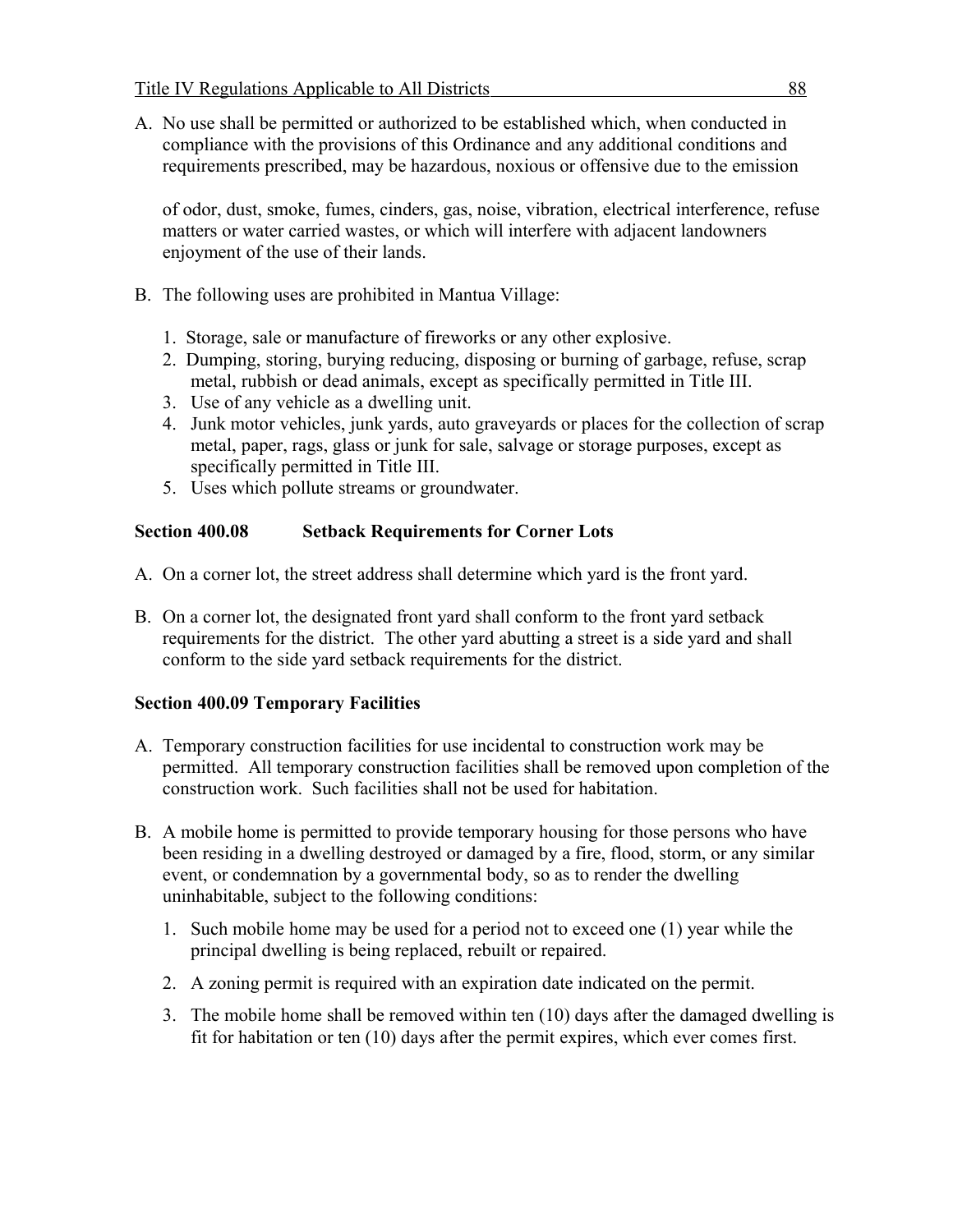- 4. The mobile home shall have adequate health facilities available, including running water, and toilet facilities connected to a sanitary sewage system approved by the Village Engineer.
- 5. All mobile homes shall have a minimum floor area of five hundred (500) square feet.
- 6. The location of the mobile home shall be limited to the rear of the existing dwelling being rebuilt or repaired, whenever possible.
- 7. The mobile home shall meet all of the minimum yard requirements for accessory buildings in the district in which it is located, whenever possible.
- C. Other than as may be permitted under Section 440.13, Portable On-Demand Storage units ("PODS"), shipping containers, trailers and similar movable outdoor storage units shall be permitted for a maximum of thirty (30) days in all districts and shall not be converted for use as permanent storage, offices or dwelling units. The Zoning Inspector may approve extensions to this time limit upon application.

"PODS" do not include accessory structures such as storage sheds which are designed to be permanent and which complement the principal use and buildings that are a part of the premises.

Storage units meeting the above definition which have been in place for at least ten years prior to the first effective date of this Ordinance will be permitted to remain as preexisting nonconforming structures subject to the requirements of Chapter 420. *(Ord. 2016-63, eff. 6/15/17)*

#### **Section 400.10 Visibility at Intersections**

On every corner lot there shall be no material impairment to visibility (whether by the location of structures, including fences, landscaping or by other means) between a height of two (2) feet and a height of six (6) feet above the natural grade, within the triangle formed by the right-of-way lines of two intersecting streets, and a line drawn between two points, one on each such right-of-way line, each 30 feet from the point of intersection.

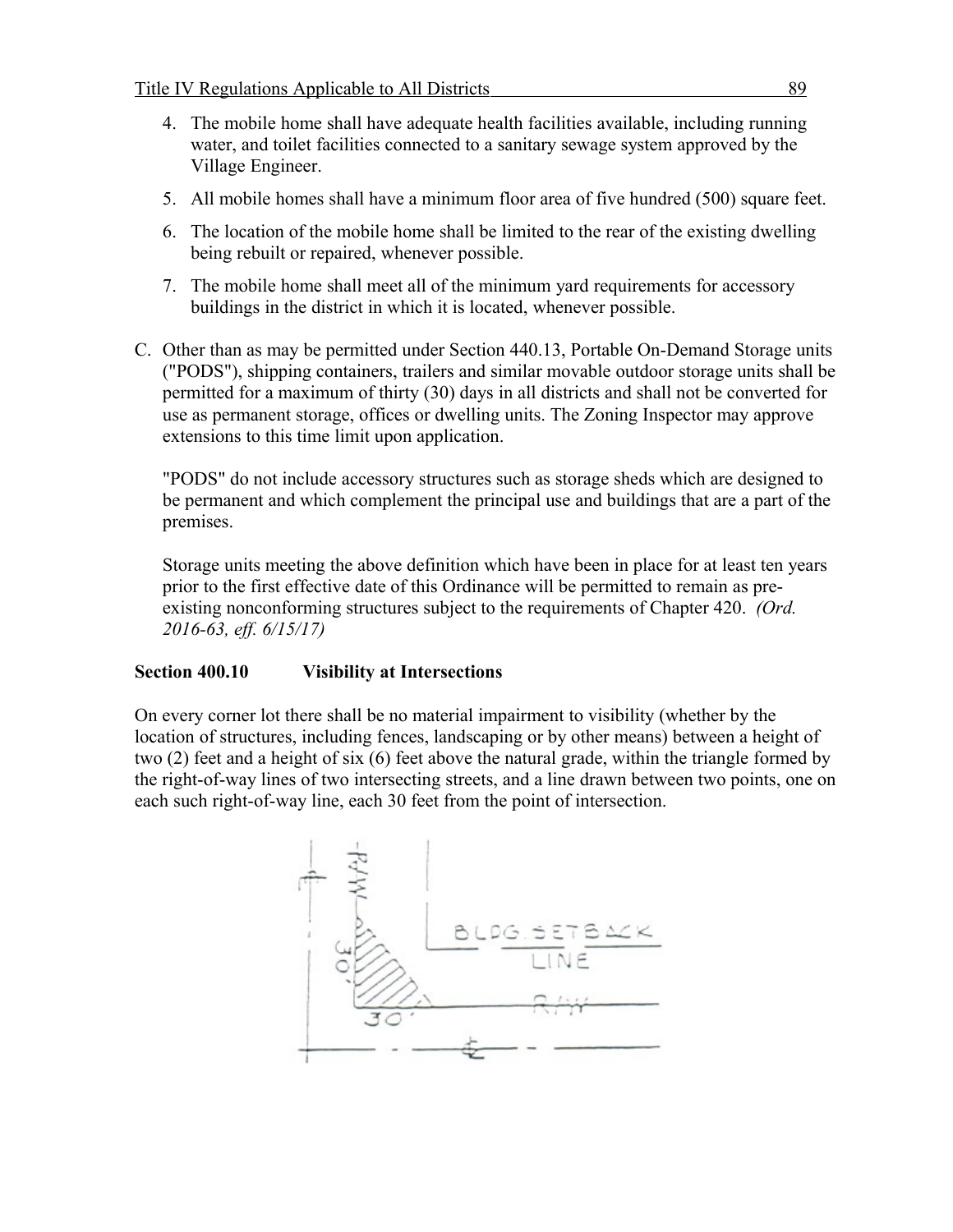# **Section 400.11 Lighting**

No exterior lighting used for parking lots, signage, recreational facilities, product displays, or security shall be permitted to spill over on to operators of motor vehicles, pedestrians and uses of land in the vicinity of the light source. Lighting placed in a public right of way for public safety shall meet the intent of these regulations to the maximum extent feasible.

- A. *Type*: Shielded luminaries, or luminaries with cutoff optics, and careful fixture placement shall be required to facilitate compliance with this section.
- B. *Orientation/Light Trespass*: Exterior lighting fixtures shall be oriented and shielded so that the lighting element or transparent shield does not throw rays onto neighboring properties and does not cast a glare in to any window of a residence. Light rays shall not be directed into street right of ways (except for direct safety purposes such as to illuminate intersections or signage) or upwards into the atmosphere.
- C. *Location*: Light fixtures shall not be permitted within required bufferyards.
- D. Flashing, flickering, and other distracting lighting which may distract motorists or cyclists is prohibited.
- E. *Nuisances*: Lighting which creates or becomes a public nuisance is not permitted.
- F. Accent Lighting and low voltage lighting (12 volts or less) is exempt from these requirements.
- G. *Nonconforming lighting*: All lighting fixtures approved prior to the adoption of this Code shall be treated as and regulated as legal nonconforming uses.

# **CHAPTER 410 ACCESSORY USES AND STRUCTURES**

All accessory uses and structures shall conform to the applicable requirements of this Chapter. The provisions of this Chapter contain general regulations for Accessory Uses and Structures and additional regulations for particular Accessory Uses and Structures.

#### **Section 410.01 General Regulations**

#### A. *Relationship to Main Structure*

Except as otherwise provided in this Chapter, no accessory use or structure shall be approved, established, or constructed before the principal use or structure is approved, established or constructed.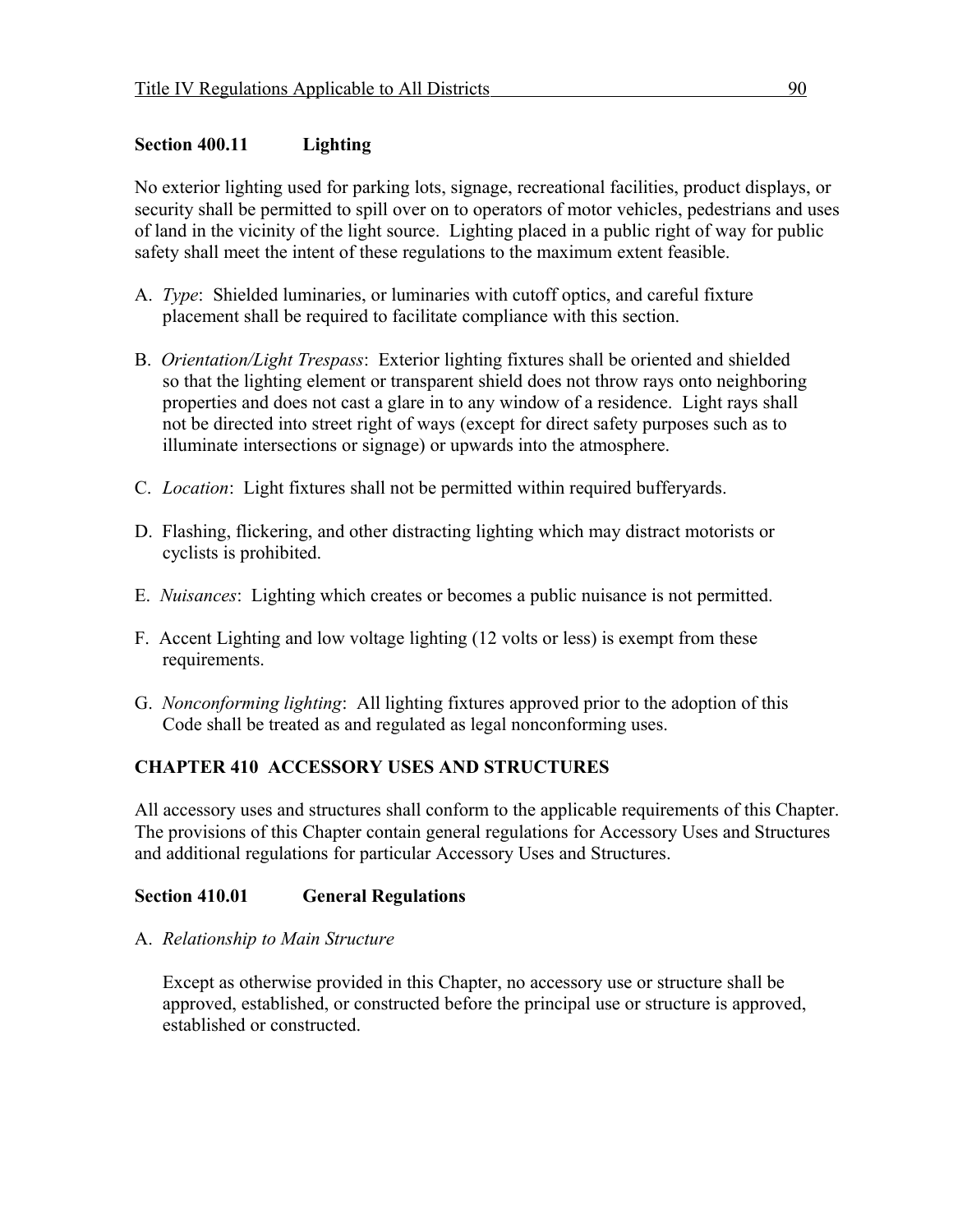#### B. *Minimum Yard Requirements for Accessory Uses and Structures* See Schedule 410.01.

| Structure or Use                        | <b>Yard Permitted</b> | Setback   | Lot             | Line     |
|-----------------------------------------|-----------------------|-----------|-----------------|----------|
|                                         |                       | from      |                 |          |
|                                         |                       | Front     | Side            | Rear     |
| 1. Detached accessory buildings (a)     | Rear                  | NA.       | 3 <sub>ft</sub> | 3 ft.    |
| 2. Driveways                            | Front, side, rear     | NA        | 3 ft.           | 3 ft.    |
| 3. Fences, walls                        | Front, side, rear     | 2/3       | $0$ ft.         | $0$ ft.  |
|                                         |                       | Setback   |                 |          |
| 4. Refuse storage and collection        | Rear                  | NA        | <b>Setback</b>  | Setback  |
| areas                                   |                       |           | line            | line     |
| 5. Roadside stands                      | Front                 | 30 ft.    | $30$ ft.        | 30 ft.   |
| 6. Swimming pools, community            | Rear                  | NA.       | 50 ft.          | 50 ft.   |
| 7. Swimming pools, private <sup>1</sup> | Rear                  | <b>NA</b> | 10 ft.          | 10 ft.   |
| 8. Terraces, uncovered porches,         | Side, rear            | NA        | $10$ ft.        | $10$ ft. |
| platforms, decks, ornamental            |                       |           |                 |          |
| features that do not extend more        |                       |           |                 |          |
| than 2 feet above the ground            |                       |           |                 |          |

#### *Schedule 410.01*

#### *Notes to Schedule 410.01:*

- (a) Accessory buildings in the Commercial and Light Industrial District shall conform to all lot and setback requirements for principal buildings in the District in which the lot is located and shall be subject to site plan review.
- (b) Applies to those uses not on a foundation as well.

# C. *Maximum Floor Area of Accessory Buildings and Structures*

The area of all accessory buildings and structures on residential lots or in residential districts, including terraces, decks and patios, shall not exceed 30% of the area of the rear yard, or the ground floor area of the dwelling including the attached garage, whichever is less.

#### D. *Architectural Projections*

- 1. Closed structures, such as porches, carports, covered patios, and similar architectural projections, and balconies, shall be considered parts of the building to which they are attached, and shall not project into the required front, side or rear yards.
- 2. Skylights, sills, belt-courses, cornices, chimneys, and ornamental features attached to the principal building may project a maximum of 12 inches into a required yard.

#### E. *Additional Regulations for Accessory Buildings*

1. Accessory buildings that are detached from the principal building shall comply with the setback requirements of Schedule 410.01 and shall be located a minimum of fifteen (15) feet from the principal building. Detached accessory buildings on non-

<span id="page-6-0"></span><sup>&</sup>lt;sup>1</sup> Includes decks around pools and platforms.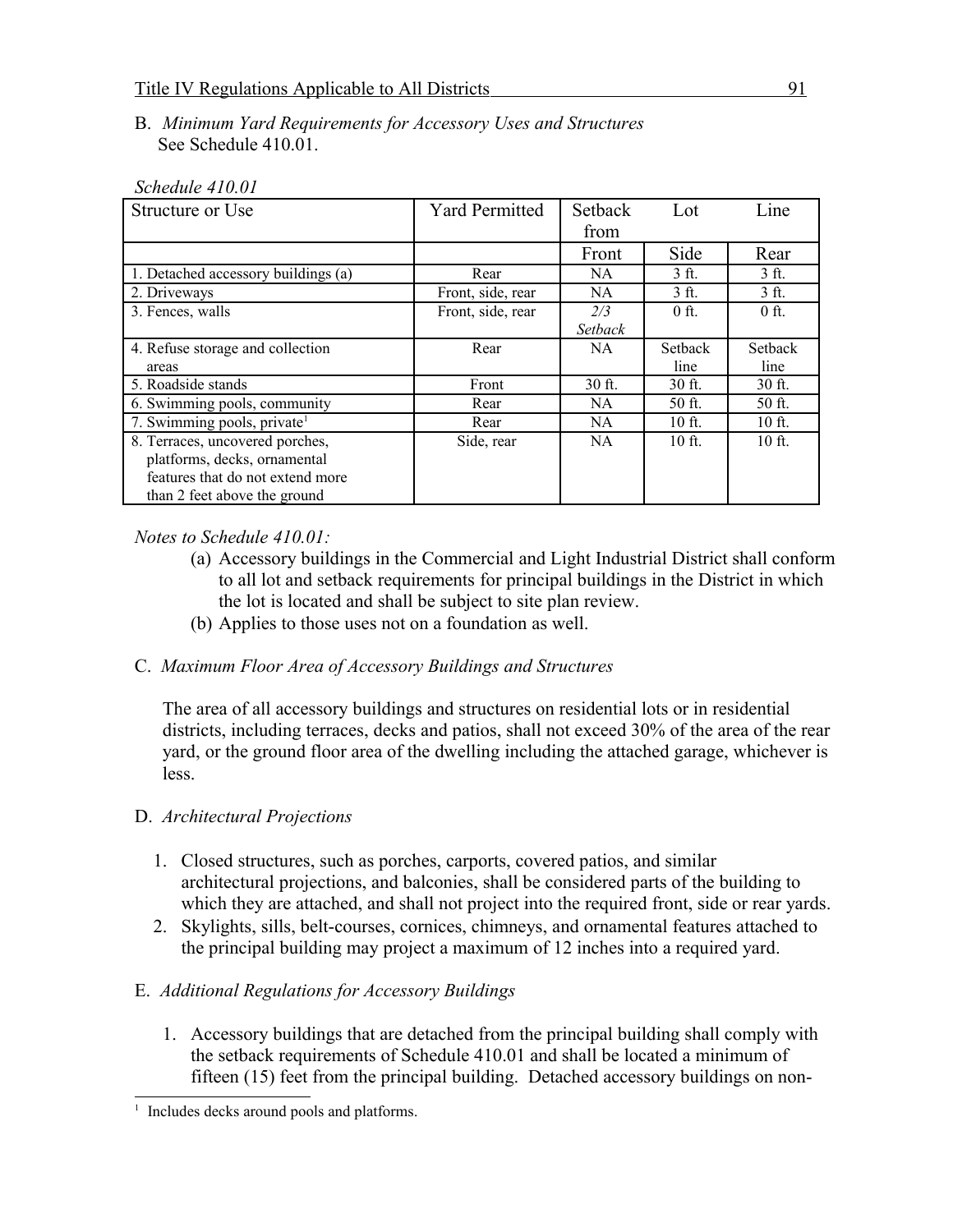conforming lots of record shall be located a minimum of ten (10) feet from the principal building.

- 2. Accessory buildings that are attached to the principal building shall comply with the setback requirements for principal buildings set forth in the zoning district regulations.
- 3. The height of accessory buildings may not exceed fifteen (15) feet in residential districts or on residential lots, unless specifically permitted in this Chapter. This height limitation may be exceeded if the pitch and design of the roof of the accessory building is the same as the roof of the principal dwelling.
- 4. The height of accessory buildings may not exceed twenty-five (25) feet in the Commercial and Light Industrial Districts.
- 5. No accessory buildings shall contain living quarters in the R-1 and I Zoning Districts. (Ord. 2007-22, eff. 09/20/07)
- 6. In the R-2 and V-C Zoning Districts living quarters in accessory buildings are permitted as a Conditional use. (Ord. 2007-22, eff. 09/20/07)
- 7. A habitable living space shall consist of sleeping quarters, living/dining area, food preparation area, and a toilet plus shower or bath. Minimum dwelling unit floor area requirements shall comply with **Sect. 400.06** (Apartments) of this Code. Utility service shall comply with all codes and regulations. (Ord. 2007-22, eff. 09/20/07)
- 8. The height of accessory buildings with living quarters in the R-2 and V-C Zoning Districts may not exceed 24 ft. (Ord. 2007-22, eff. 09/20/07)
- 9. The maximum number of structures on building lots located in the R-2 and V-C Zoning Districts shall consist of the principal living structure, an accessory use structure with or without living quarters, and one additional non-vehicular storage structure, which shall not contain living quarters. (Ord. 2007-22, eff. 09/20/07)
- 10. An accessory building with living quarters must meet the minimum lot and yard requirements contained in **Schedule 305.03, Rows 5 & 6.** (Ord. 2007-22, eff. 09/20/07)

# **Section 410.02 Fences, Walls and Hedges**

Fences, walls and hedges shall comply with the following regulations.

- A. *Front Yards:* In a front yard, fences, walls and hedges, shall not exceed four (4) feet in height above the natural grade, except as restricted in Section 400.10 for visibility at intersections.
- B. *Side and Rear Yards*: In the side or rear yard, a fence, wall or hedge shall not exceed six (6) feet in height above the natural grade except for: 1) Informal plantings which may exceed six (6) feet in height and 2) In Industrial, Village Center and Commercial Districts in which such fences, walls or hedges may extend up to 8 feet in height above the natural grade.
- C. *Construction, Maintenance and Repair:*
	- 1. No fence or wall shall be maintained or erected if it is constructed with any material that is likely to inflict bodily harm should a person or animal come in contact with the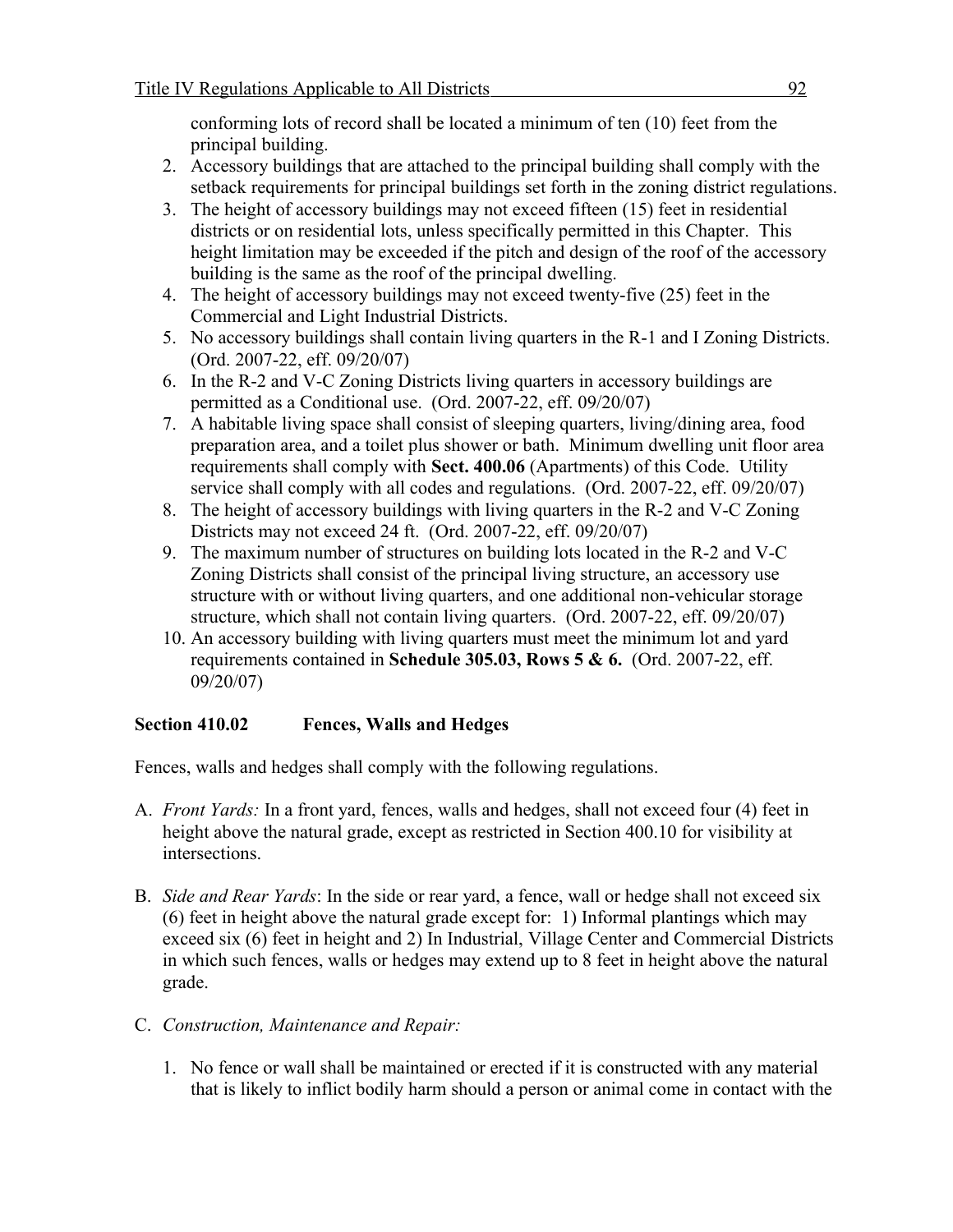fence or wall. Materials covered by this prohibition include sharp or ragged metal spikes or spears.

- 2. No barbed wire or barbed wire fences shall be erected within the Village.
- 3. Chain link fences shall be permitted provided that, if visible from the street, they are 100% screened by evergreen vegetation and are constructed of a dark, neutral-colored, non-reflective material.
- 4. All fences and walls shall be erected so that their finished side faces out, and the unfinished side faces the property of the person who has caused said fence or wall to be erected.
- 5. All fences, walls, hedges and landscape screening shall be maintained in, structurally sound repair, and in neat, clean and attractive condition.
- D. Driveways, fences, walls and hedges are permitted on vacant lots under the same ownership as, and contiguous to, the lot containing the principal use provided all other requirements of this section are met, and the driveway/fence/wall/hedge originates on the principal lot. No driveway/fence/wall/hedge shall be contained solely on a vacant lot. *(Ord 2021-40, eff. 10/21/21)*

# **Section 410.03 Garages and Parking Structures**

A. *Garages, Multiple-Family and Apartment*

The multi-family or apartment garage shall not exceed twenty-five (25) feet in height.

B. *Garages, Single-Family and Two-Family Residential*

Only one (1) garage structure shall be provided on any lot used for a single-family or twofamily dwelling.

- C. *Parking Structures*
	- 1. Above grade multi-level parking structures shall be designed to reflect the architectural character and quality of the principal building and shall require approval of the Planning Commission.
	- 2. Parking structures shall not exceed twenty-five (25) feet in height.

# **Section 410.04 Home Occupations**

Home occupations are regulated in order to ensure that their effects are not inappropriate to their location in residential districts.

A. The home occupation shall be clearly incidental and secondary in importance to the use of the dwelling unit for dwelling purposes.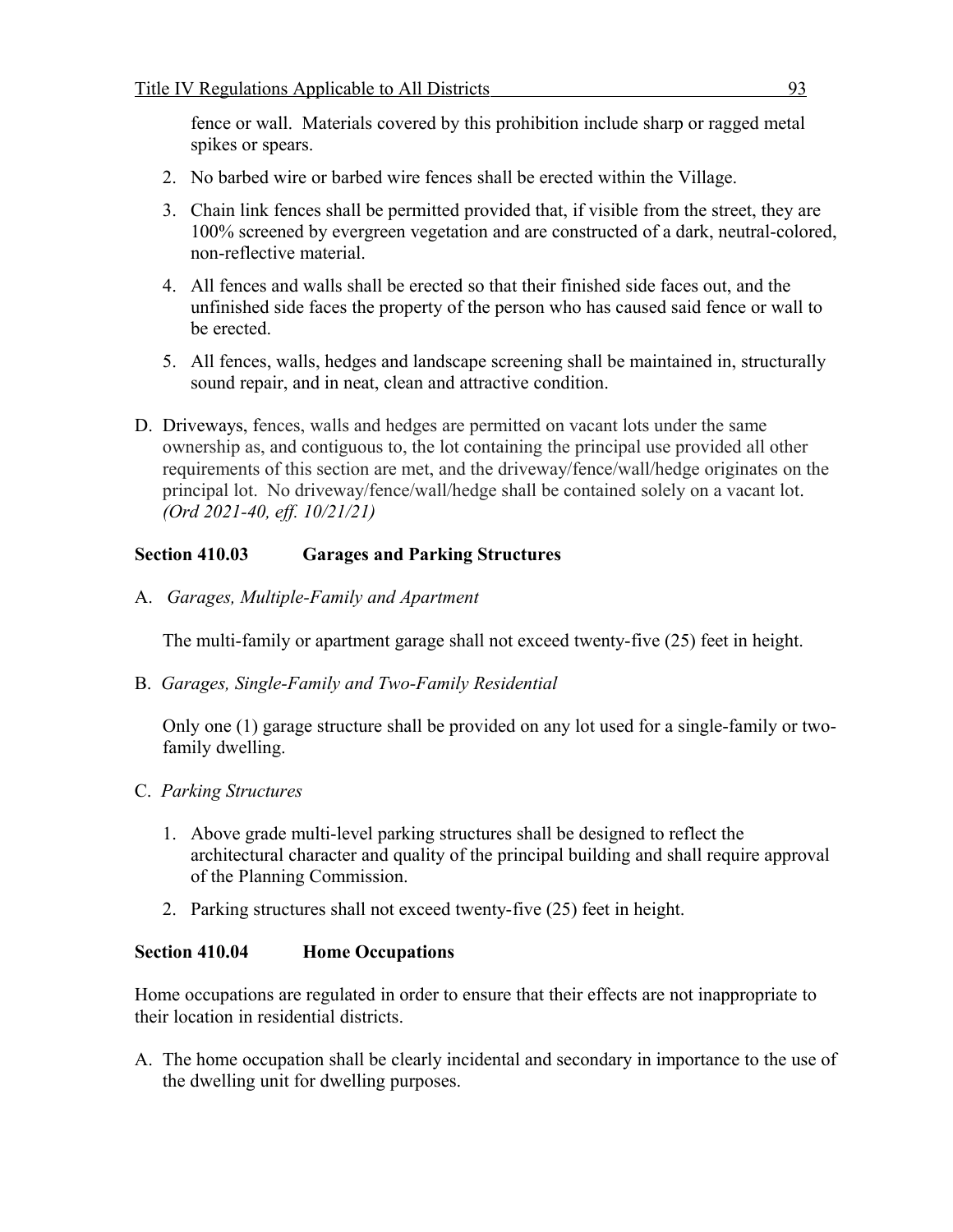- B. The entrepreneur of every home occupation shall reside in the dwelling unit in which the business operates. The business activity shall not employ any persons who do not reside in the dwelling unit.
- C. All business activities of the home occupation shall be conducted entirely within a completely enclosed dwelling unit. Use of the garage or other building or structure accessory to the principal building on the lot of the dwelling unit for any home occupation is expressly prohibited.
- D. The total interior floor area used for the home occupation shall not exceed twenty (20) percent of the total interior floor area of the dwelling.
- E. No outdoor display or storage of materials, goods, supplies or equipment shall be allowed.
- F. There shall be no advertising, displays or other indications of a home occupation in the yard, on the exterior of the dwelling unit or visible from the exterior of the dwelling unit, with the exception of the placement of one (1) sign that complies with all of the requirements of Chapter 450.
- G. There shall be no alteration of the residential appearance of the premises, including no separate or exclusive business entrance(s).
- H. The activity should not generate any noise, vibrations, smoke, dust, odors, heat, glare, or interference with radio or television transmission in the area that would exceed that normally produced by a dwelling unit in a residential zoning district.
- I. No toxic, explosive, flammable, radioactive or otherwise hazardous materials, nor any excessive waste materials whatsoever shall be used, sold, or stored on the site. However, such materials common to ordinary household use are permitted, provided the quantity of such materials does not exceed that found in ordinary household use.
- J. The entrepreneur of the home occupation shall provide adequate off-street parking for not more than two (2) vehicles in addition to those vehicles belonging to the residents of the dwelling.

#### **Section 410.05 Outdoor Sales and Display**

Outdoor sales and display of merchandise necessary, but incidental to the operation of the principal use is permitted only in the Village Center District and shall comply with the following:

A. The area of a lot devoted to outdoor sales or display shall not exceed twenty-five (25) percent of the square feet in floor area, leased or owned by the merchant*,* of the building(s) on the lot.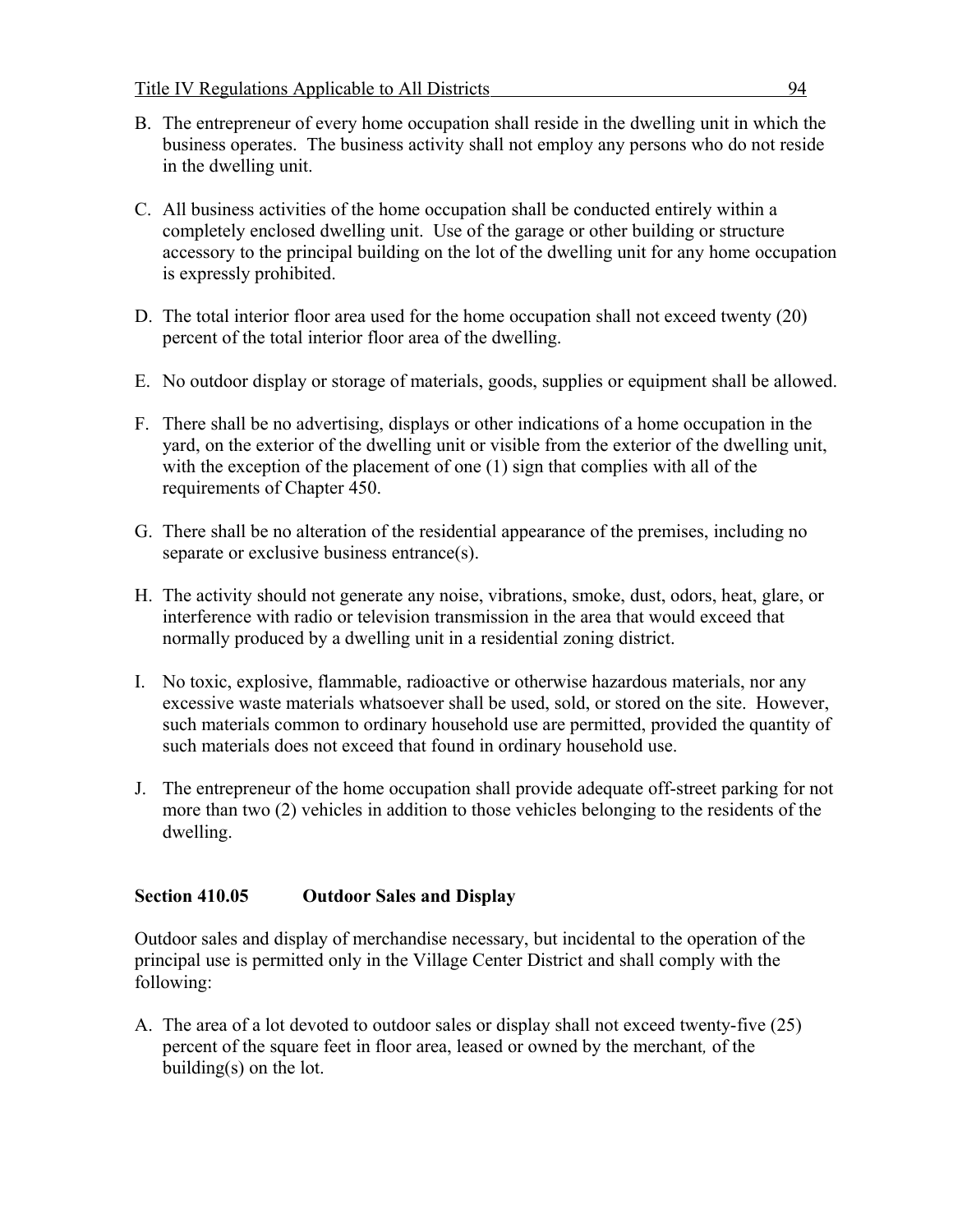- B. Areas devoted to the sales or display of merchandise shall not be located in areas intended for traffic circulation or pedestrian use, except on Main Street where outside sales and display shall not extend more than five (5) feet in front of the building.
- C. Snack stands, food vendors and vending machines operating and/or located outside of an enclosed building shall be prohibited.

### **Section 410.06 Outdoor Storage of Materials and Equipment**

The outdoor storage of materials and equipment including the outdoor storage of goods and supplies necessary, but incidental to the operation of the principal use is permitted only in the Commercial and Light Industrial District.

- A. General storage of materials shall include the storage of goods, materials, products or waste materials in containers associated with the principal use. The storage of radioactive, toxic or otherwise hazardous materials shall not be permitted.
- B. Outdoor storage areas shall be located in the rear yard only and shall comply with the principal building setbacks established for the district in which the principal use is located. They shall not occupy or interfere with the use of the required parking spaces and aisles.
- C. Outdoor storage areas shall occupy an area less than 50% of the existing building coverage.
- D. All storage areas shall be enclosed with a solid wall or fence on all sides, including solid gates, or in an enclosed structure. The wall or fence shall have a height tall enough to conceal all materials therein from the view of any observer standing at grade level at a public street or at an abutting residential district line. However, in no case shall the height of the fence or wall be less than six feet.
- E. All materials shall be stored in such a fashion as to be accessible to fire-fighting equipment at all times.
- F. The bulk storage of sand, gravel, salt or other similar materials shall not be permitted unless the material is effectively prevented from spreading.
- G. No signs shall be permitted in conjunction with outdoor storage.

#### **Section 410.07 Parking and Storage of Vehicles**

- A. *General Requirements*
	- 1. No stored or parked vehicle shall be used as a dwelling, office or other business structure, or for the storage of any material, and shall have no connections to any electric, telephone, water, sewer, gas or fuel source.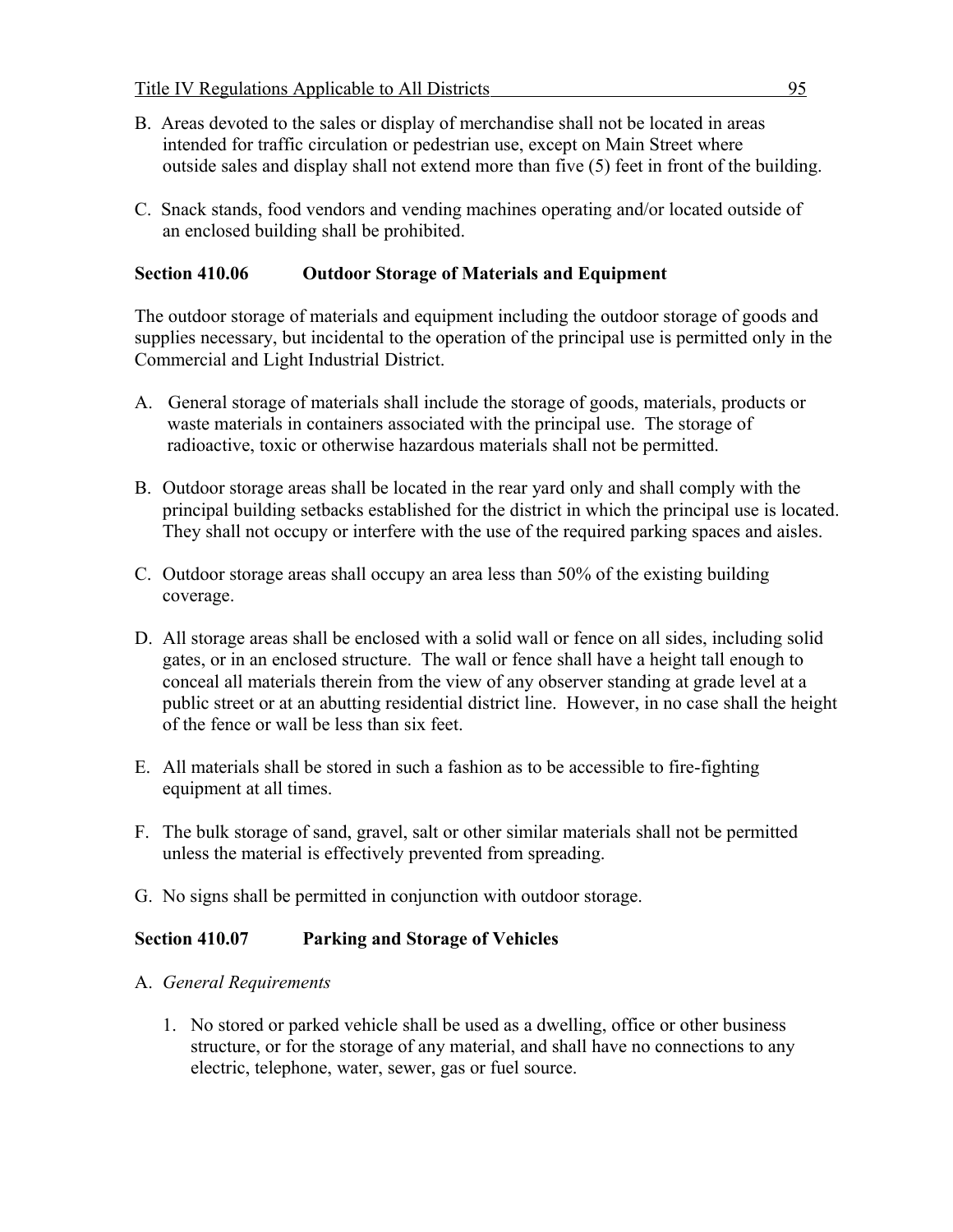2. The repair and rebuilding of a motor vehicle or trailer is permitted on a residential property, but only if conducted within an enclosed building.

# B. *Commercial Vehicles*

- 1. The outdoor storage of fleet commercial vehicles and trucks, 19,000-26,000 pounds, shall only permitted in the Commercial and Light Industrial District and for a period of 96 hours, not including holidays, without being stored within a completely enclosed building.
- 2. The outdoor storage of commercial vehicles and trucks, on residential property shall be limited to one such truck per owner. Any additional commercial vehicles or trucks shall be enclosed in a garage.

# C. *Inoperable Motor Vehicles*

 The outdoor storage of a motor vehicle or trailer that is not in operating condition or that is not in compliance with all registration and licensing laws and not displaying proper tags and validation stickers shall be permitted for a period not to exceed 72 hours. Such motor vehicle or trailer may be stored in an enclosed garage or building for an unlimited period of time.

# D. *Recreational Vehicles and Equipment*

- 1. The storage of recreational vehicles or trailers is a permitted accessory use on a residential property. Such vehicles may be stored only behind the front setback line and shall be adequately screened from view from adjacent properties.
- 2. Not more than one (1) of the following may be stored or parked outdoors in a residential district or on a residential property: a recreational vehicle, a boat (including its trailer; if the boat is mounted thereon); or two (2) snowmobiles, motorcycles, jet skis, or all-terrain vehicles (ATV's) if both are mounted on one (1) trailer.

#### **Section 410.08 Refuse Storage and Waste Disposal Facilities**

All refuse storage and waste disposal facilities shall be located in the rear yard only and shall be within an enclosed building or structure or enclosed on all sides by an opaque fence or wall having a minimum height of six (6) feet. Fenced/walled refuse storage or waste areas must have secured access on one side for removal of said waste. All such facilities/structures shall be kept neat and in good repair. Single and two family uses are exempt from this requirement, but may not store refuse containers in the front yard.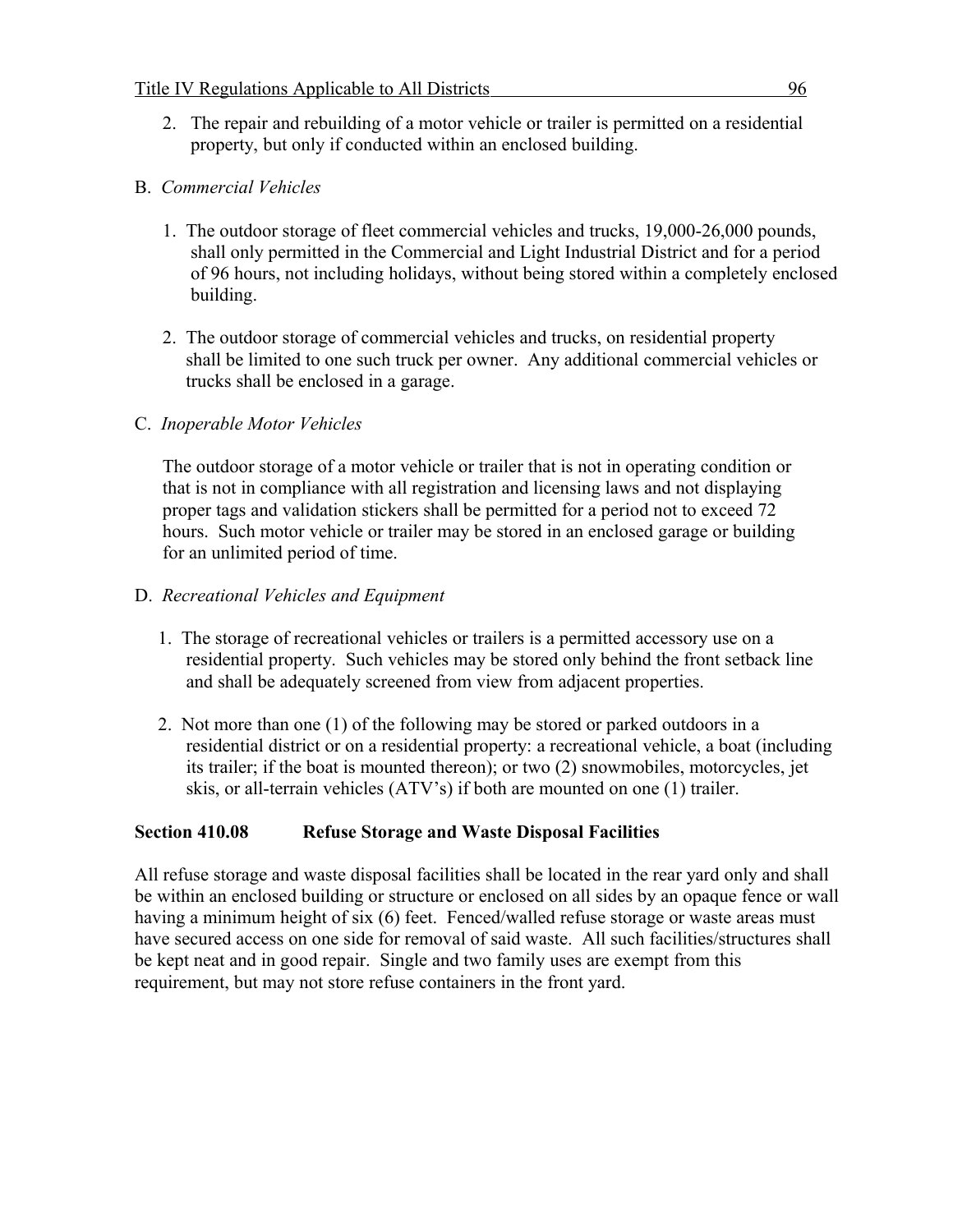### **Section 410.09 Roomers and Boarders**

Rental to roomers is permitted within a single-family or two-family dwelling, provided that such room is an integral part of the dwelling unit in which it is located and contains no separate facilities that could be used for cooking or food preparation. Single-family units may be permitted to rent to two (2) roomers per unit. Two-family dwellings may be permitted to rent to one (1) roomer per unit.

# **Section 410.10 Swimming Pools, Commercial/Community**

Commercial and community swimming pools shall comply with the following regulations.

- A. The pool shall be intended solely for the enjoyment of the members and families and guests of the members of the association or club under whose ownership or jurisdiction the pool is operated.
- B. The pool and any structures accessory thereto shall comply with the setback requirements in Schedule 410.01.
- C. The pool and all of the area used by the bathers shall be completely enclosed by a fence or a wall of at least six (6) feet in height with a self-latching gate.
- D. Doors and gates shall be equipped with suitable locking devices to prevent unauthorized intrusion.

# **Section 410.11 Swimming Pools, Private**

Private swimming pools shall comply with the following regulations

- A. The pool shall be intended solely for the enjoyment of the occupants of the principal use of the property on which it is located and their invited guests.
- B. The pool and any structures accessory thereto shall comply with the setback requirements in Schedule 410.01.
- C. The pool and any structures accessory thereto shall be completely enclosed by a fence or wall of at least four (4) feet in height with a self-latching gate.
- D. The fence shall be constructed so as to have no openings, holes or gaps larger than three (3) inches in any dimension, except for doors and gates. An accessory building may be used in or as part of such enclosure.
- E. Doors and gates shall be equipped with suitable locking devices to prevent unauthorized intrusion.
- F. Above ground pools having vertical surfaces of at least four (4) feet in height above natural grade shall be required to have fences and gates where access may be had to the pool.